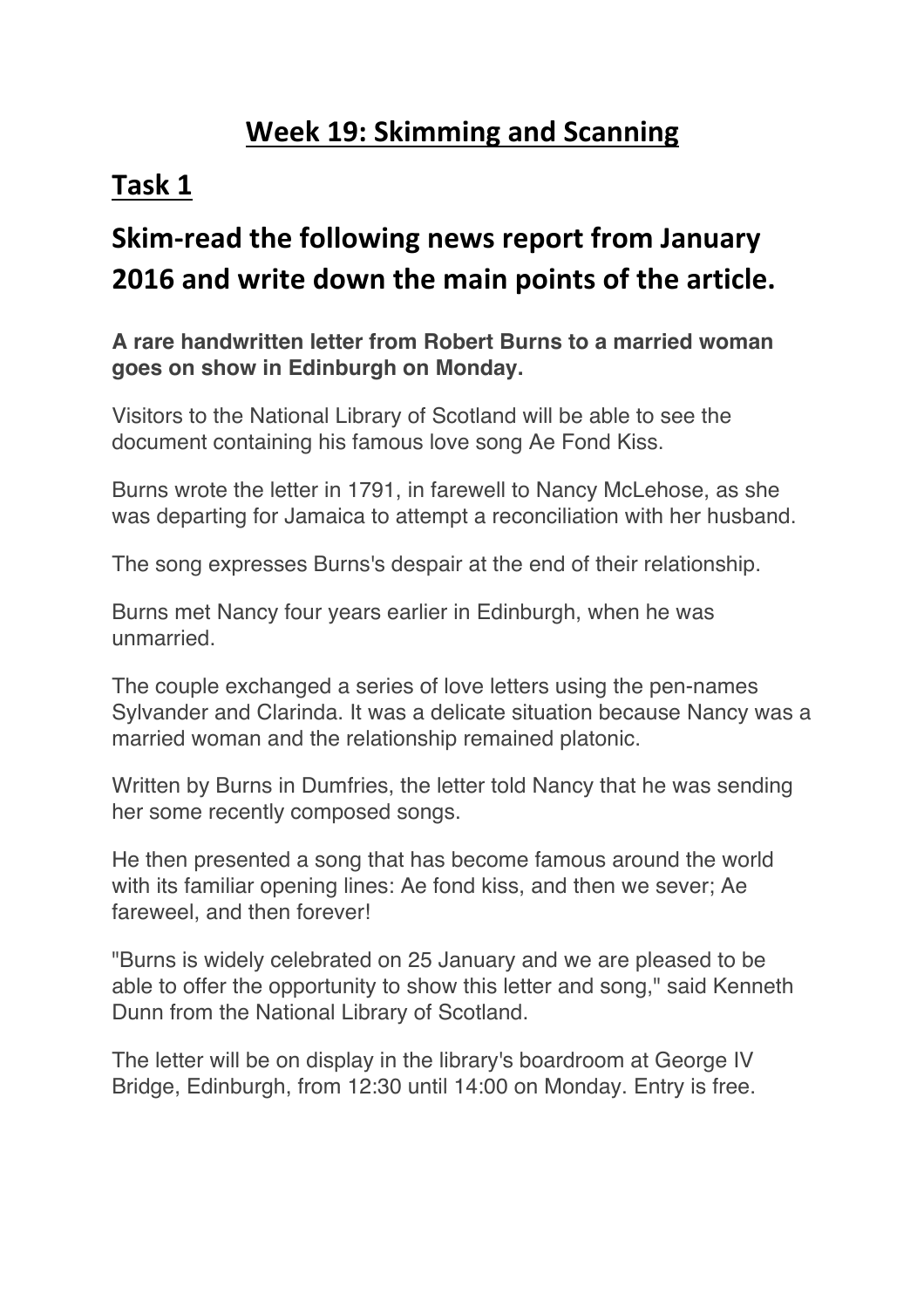# **Task 2**

Scan the above article to find the following information:

- The year the letter was written
- Where the letter can be seen
- Nancy's surname
- Burns and Nancy's pen-names
- The name of the song that Burns sent Nancy

## **Poem of the Week**

On January 14, 1892, Pastor Martin Niemoller was born. Niemoller is now most famous about the folloing poem about the importance of speaking out against injustice.

| First they came for the Jews           |
|----------------------------------------|
| and I did not speak out -              |
| because I was not a Jew.               |
| Then they came for the Communists      |
| and I did not speak out -              |
| because I was not a Communist.         |
| Then they came for the trade unionists |
| and I did not speak out -              |
| because I was not a trade unionist.    |
| Then they came for me $-$              |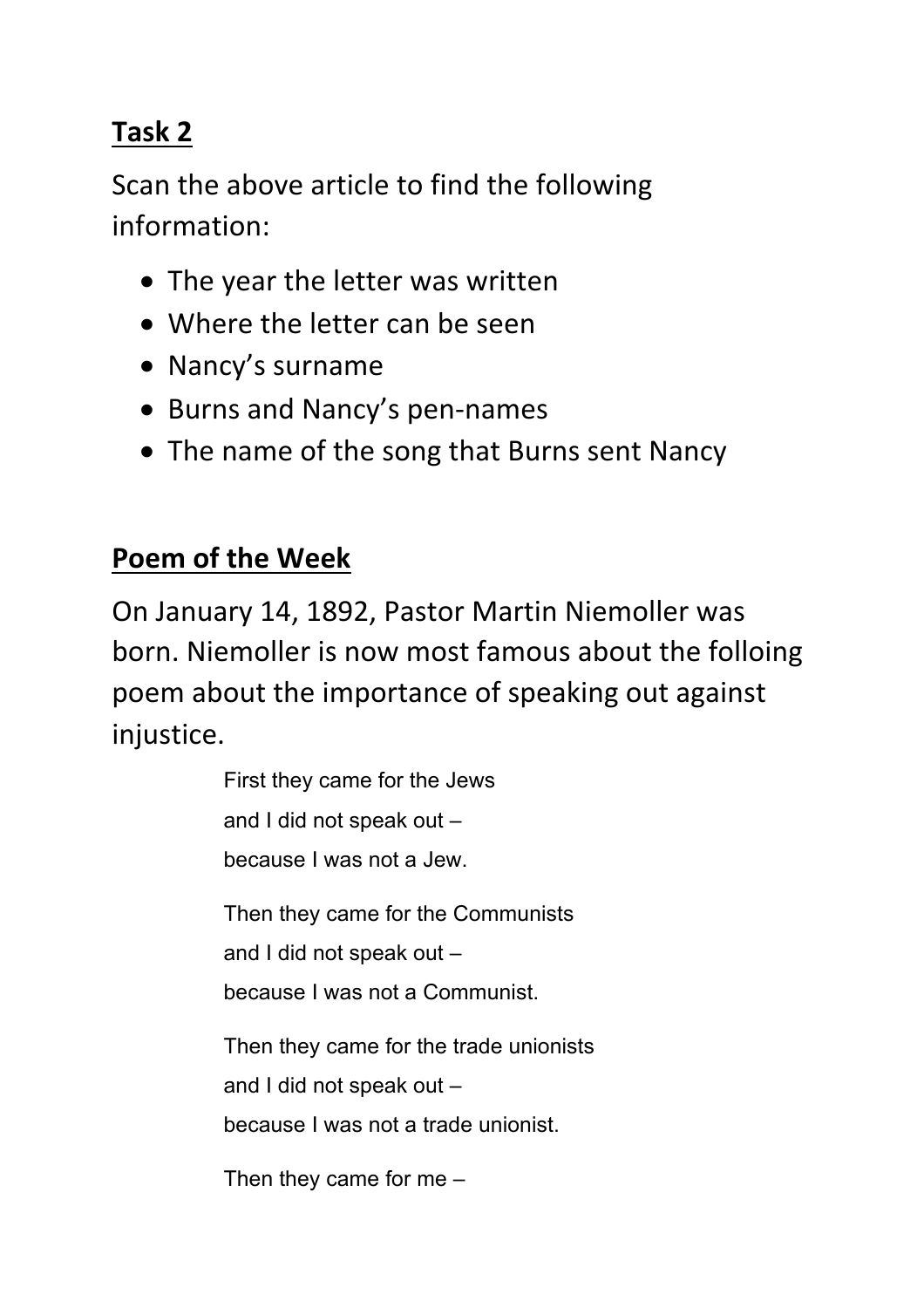and there was no one left

to speak out for me.

### **Week 20: Personal Reading**

### Book 6

#### **Title: Author:**

**Short summary of plot:**

**Discuss one setting in the novel and explain how the writer describes that setting (i.e. what sort of place is it?).**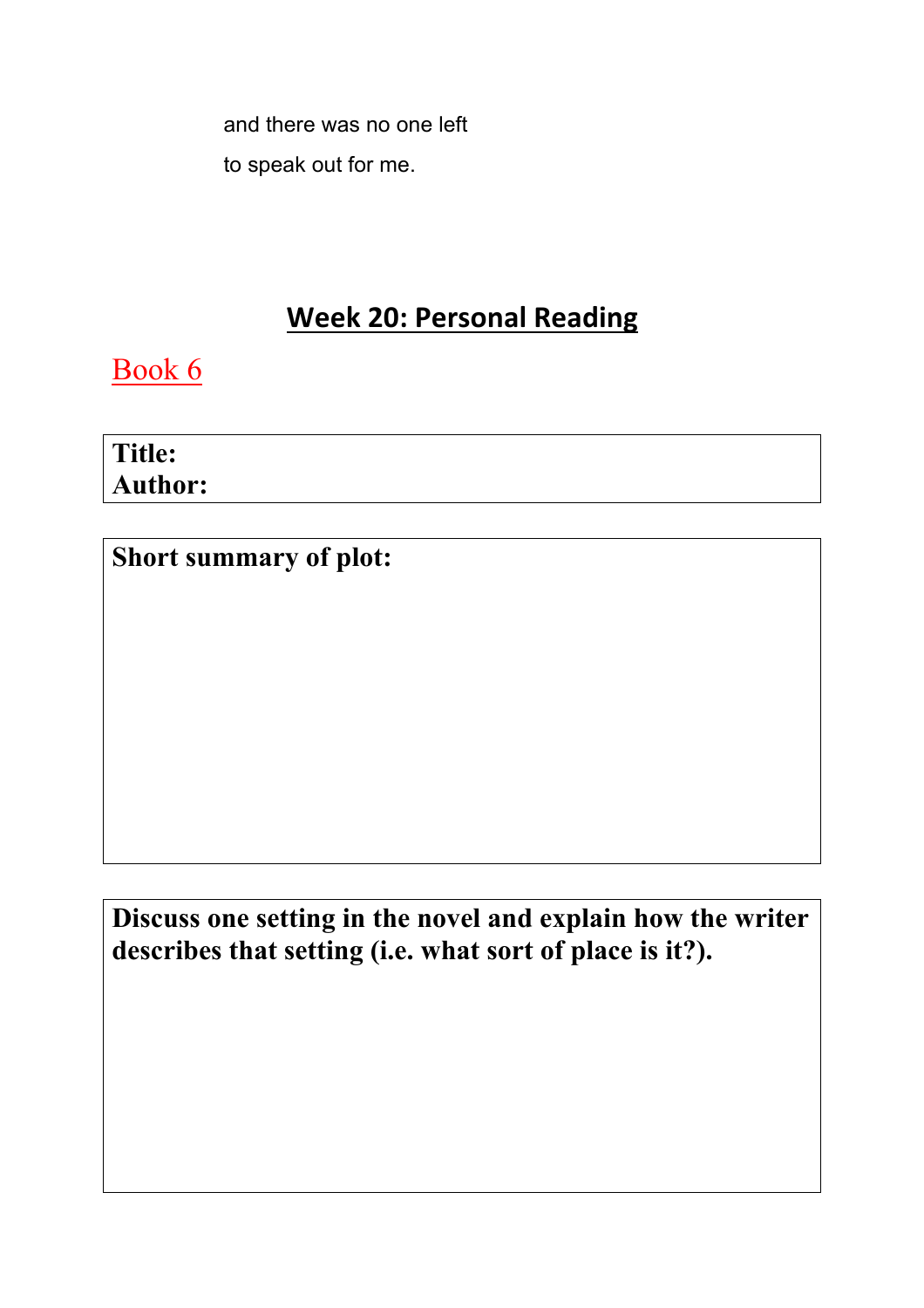

#### **Poem of the Week**

One of America's most famous poets died on January 29<sup>th</sup> 1963. "Stopping by Woods on a Snowy Evening" is one of his best-known poems.

Whose woods these are I think I know. His house is in the village, though; He will not see me stopping here To watch his woods fill up with snow.

My little horse must think it queer To stop without a farmhouse near Between the woods and frozen lake The darkest evening of the year.

He gives his harness bells a shake To ask if there is some mistake. The only other sound's the sweep Of easy wind and downy flake.

The woods are lovely, dark and deep, But I have promises to keep,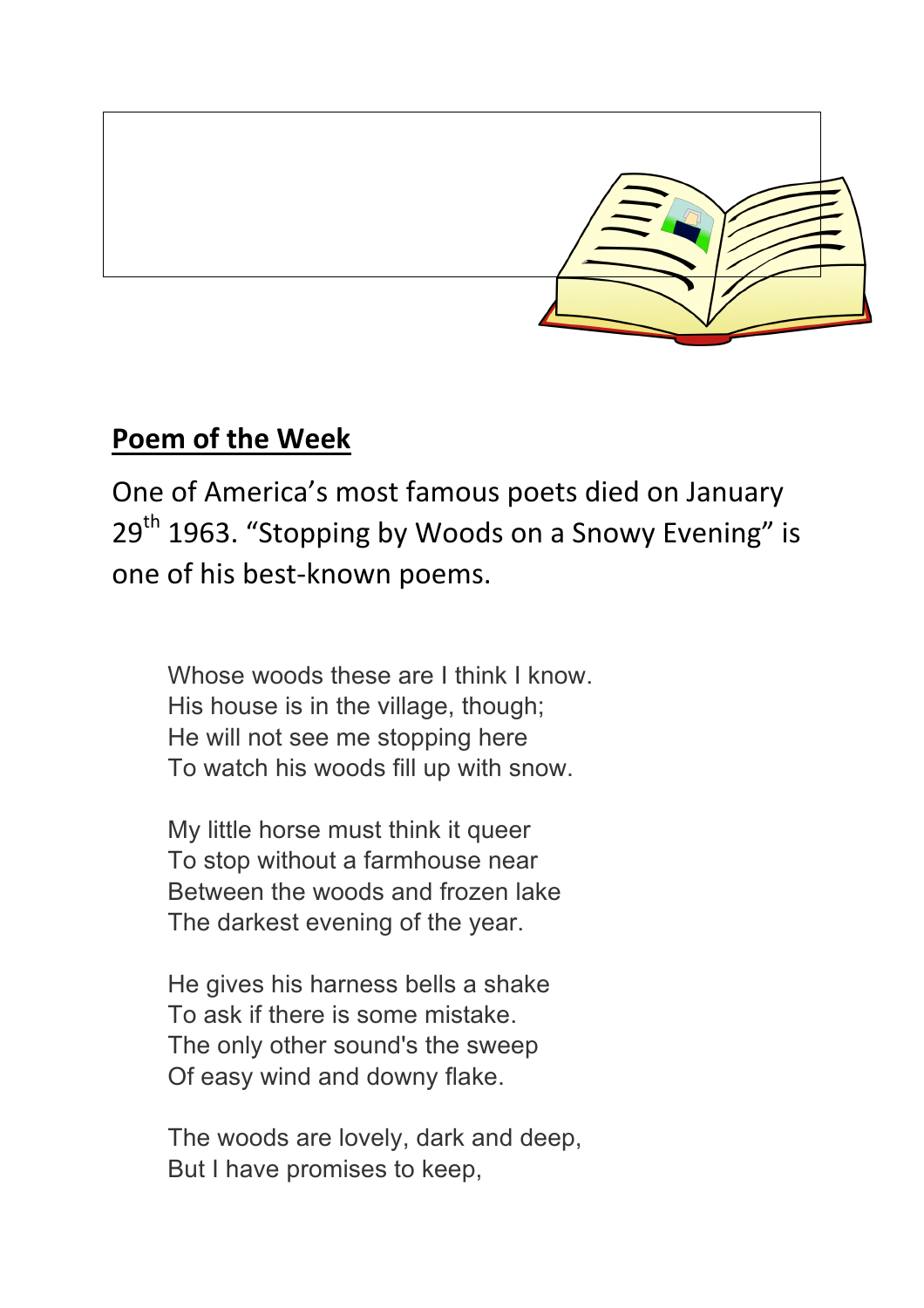And miles to go before I sleep, And miles to go before I sleep.

## **Week 21: Scots Language**

# **Task 1**

Read the following extract from the Scots translation of Roald Dahl's novel The Twits.

Write down all the Scots words you don't know and find out what they mean.

These on-line dictionaries can be used to help you:

http://www.dsl.ac.uk/

http://www.scots-online.org/dictionary/index.asp



**Mr Eejit**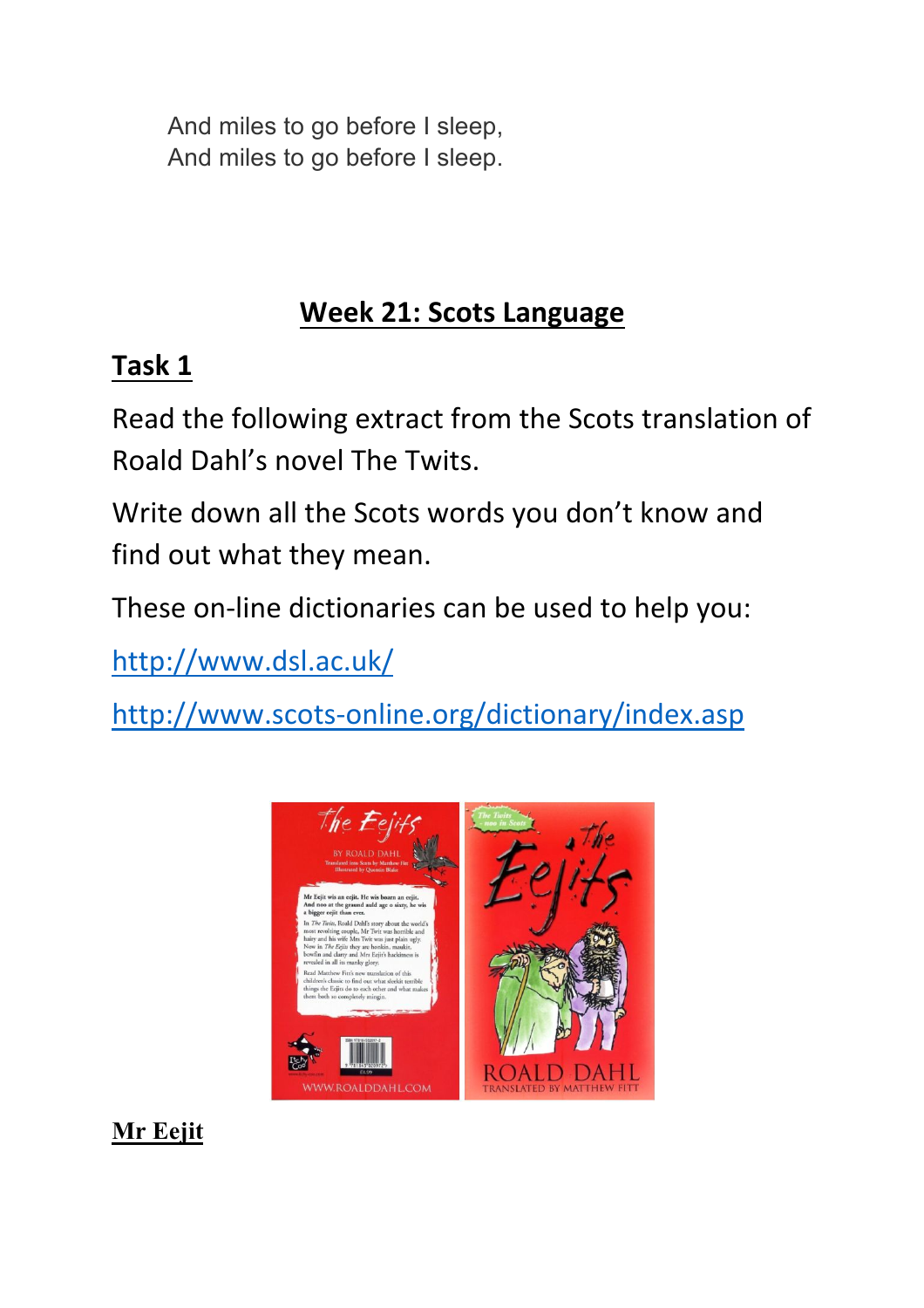Mr Eejit wis yin o thae hairy-bairdie men. The haill o his face (forby his forehead, his een and his neb) wis smooried wi thick hair. The stuff even sprouted in mingin tummocks oot o his neb-holes and his lug-holes, tae.

Mr Eejit thocht aw this hairy-bairdiness made him look awfie wise and graund. But tae tell ye the truth he wis nane o thae things. Mr Eejit wis an eejit. He wis born an eejit. And noo at the age o sixty he wis a bigger eejit than ever.

The hair on Mr Eejit's face didna grow sleekit and fankled the wey it does on maist hairy-bairdie faces. It grew in jags that stucht strecht oot like the broostles o a nailbrush.

And hoo aften did Mr Eejit wash this broostlie nailbrushie coupon o his?

The answer is NEVER, no even on Sundays. He hadnae washed it in years.

## **Task 2**

Read the following poem by Hugh MacDiarmid and the poet's own translation that follows.

- 1.Write down any unfamiliar Scots words you come across.
- 2.Explain which of the two versions you prefer. Give a reason for your answer.
- 3. Practice saying the Scots version of the poem aloud.

The Watergaw

Ae weet forenicht i' the yow-trummle I saw yon antrin thing, A watergaw wi' its chitterin' licht Ayont the on-ding;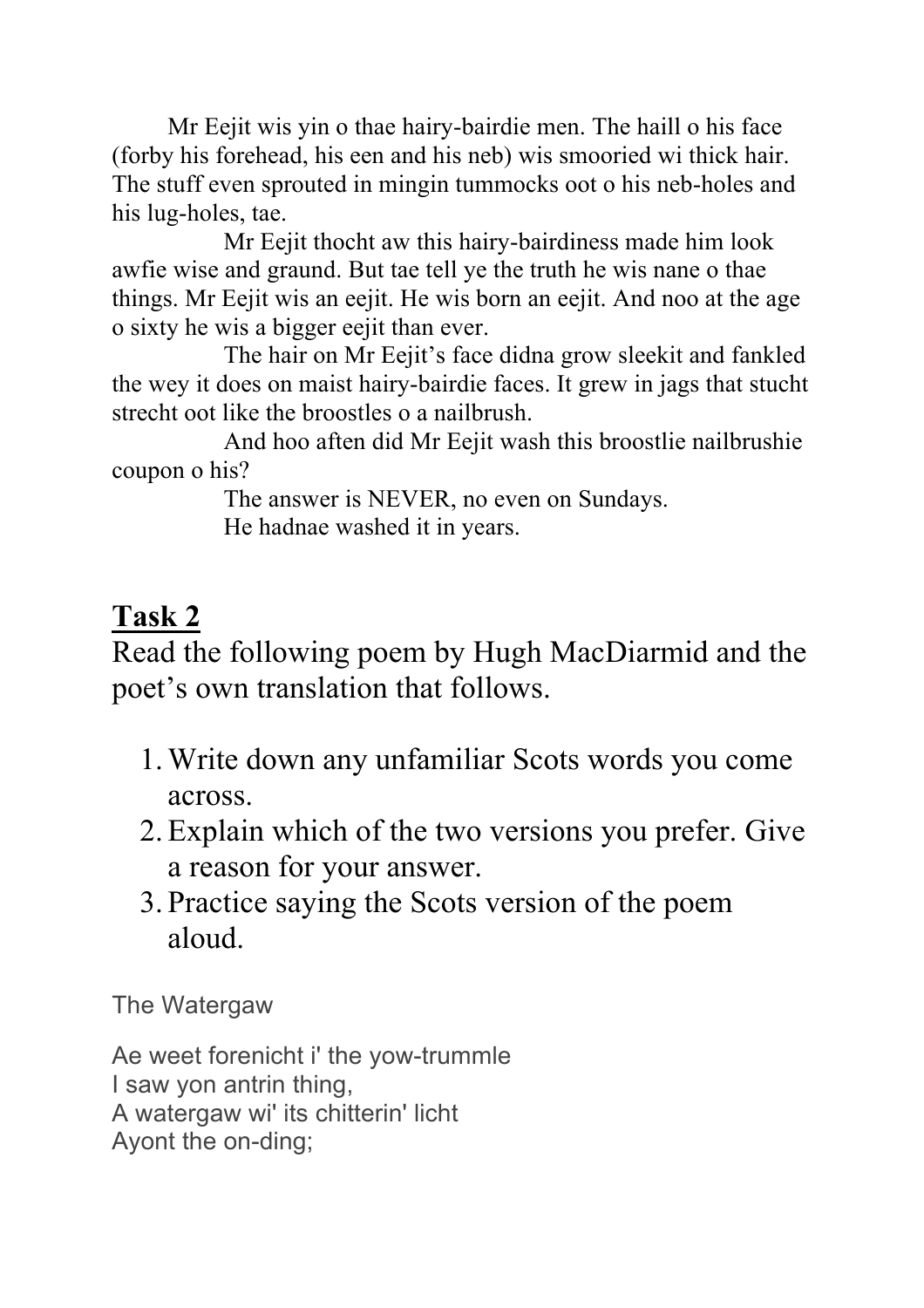An' I thocht o' the last wild look ye gied Afore ye deed!

There was nae reek i' the laverock's hoose That nicht - an' nane i' mine; But I hae thocht o' that foolish licht Ever sin' syne; An' I think that mebbe at last I ken What your look meant then.

The Watergaw (broken rainbow)

One wet, early evening in the sheep-shearing season I saw that occasional, rare thing - A broken shaft of a rainbow with its trembling light Beyond the downpour of the rain And I thought of the last, wild look you gave Before you died.

The skylark's nest was dark and desolate, My heart was too But I have thought of that foolish light Ever since then And I think that perhaps at last I know What your look meant then.

#### **Poem of the Week**

In this week in 1759 on January  $25<sup>th</sup>$  Robert Burns was born. The following poem by Matthew Fitt ('Rose') is a response to Burns's poem 'A Red, Red Rose'.

Ye hink ah'm like a reid, reid whit?

You dinna hae a scoob!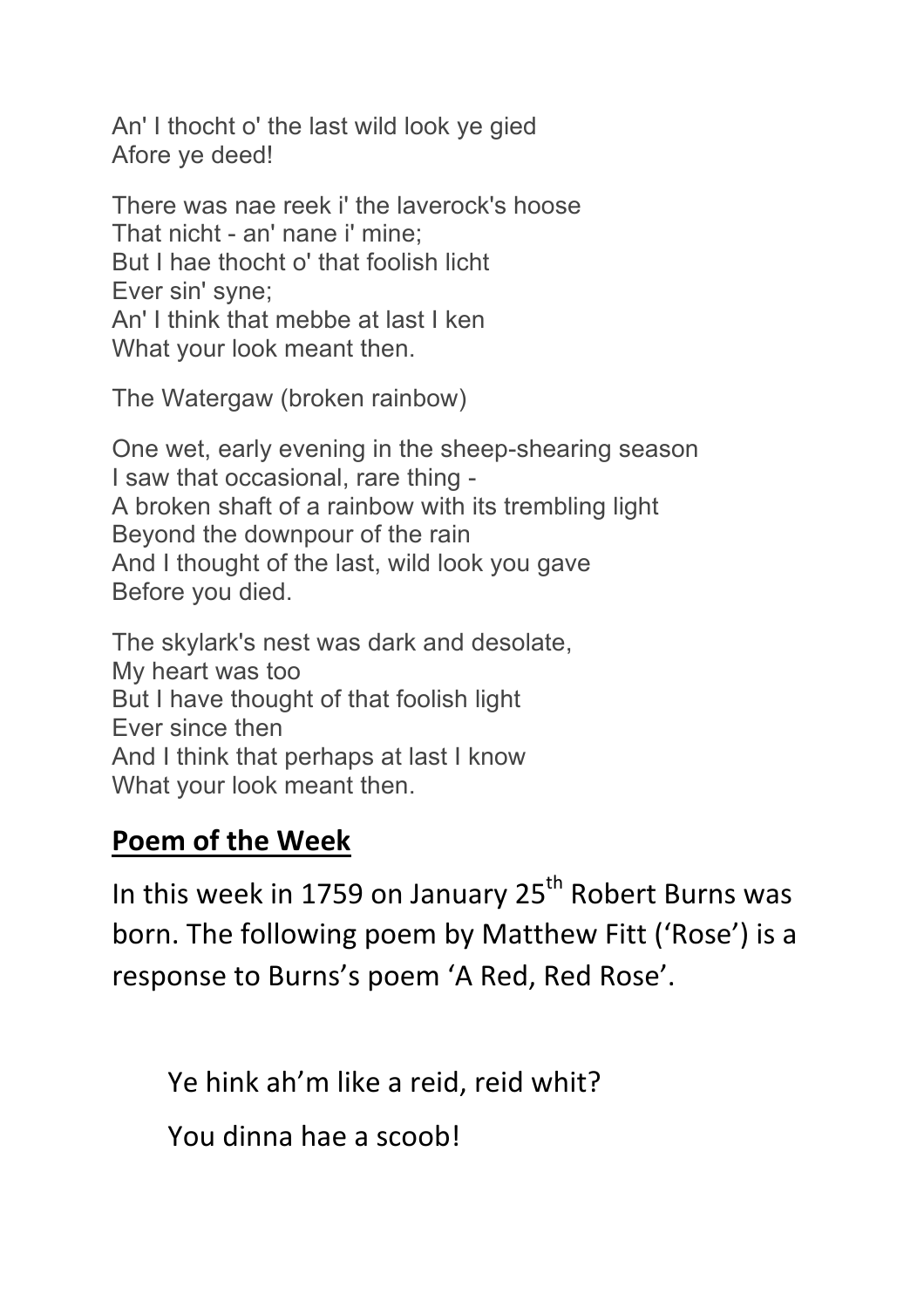And whit dae you ken aboot melodie? Dae ye hink ah'm a tube?

And whit's aw this aboot seas gaun dry When we're hauf droont in your slavers? It's your brain must be meltit, pal, Comin oot wi aw this havers.

And sauns o life? It's ower the tap. Ye'll dae yirsel a mischief. Ten thousand mile? Aye, on ye go. Fare thee weel... rich tower the first cliff.

Ye're aff? Hing on, ah'll chum ye doon This road a bit, see jist whaur it goes. Naw, wait the noo, ma glaikit doo  $-$ Did ye no ken ye had me at 'rose'?

#### **Week 22: Robert Burns**

#### **Task 1**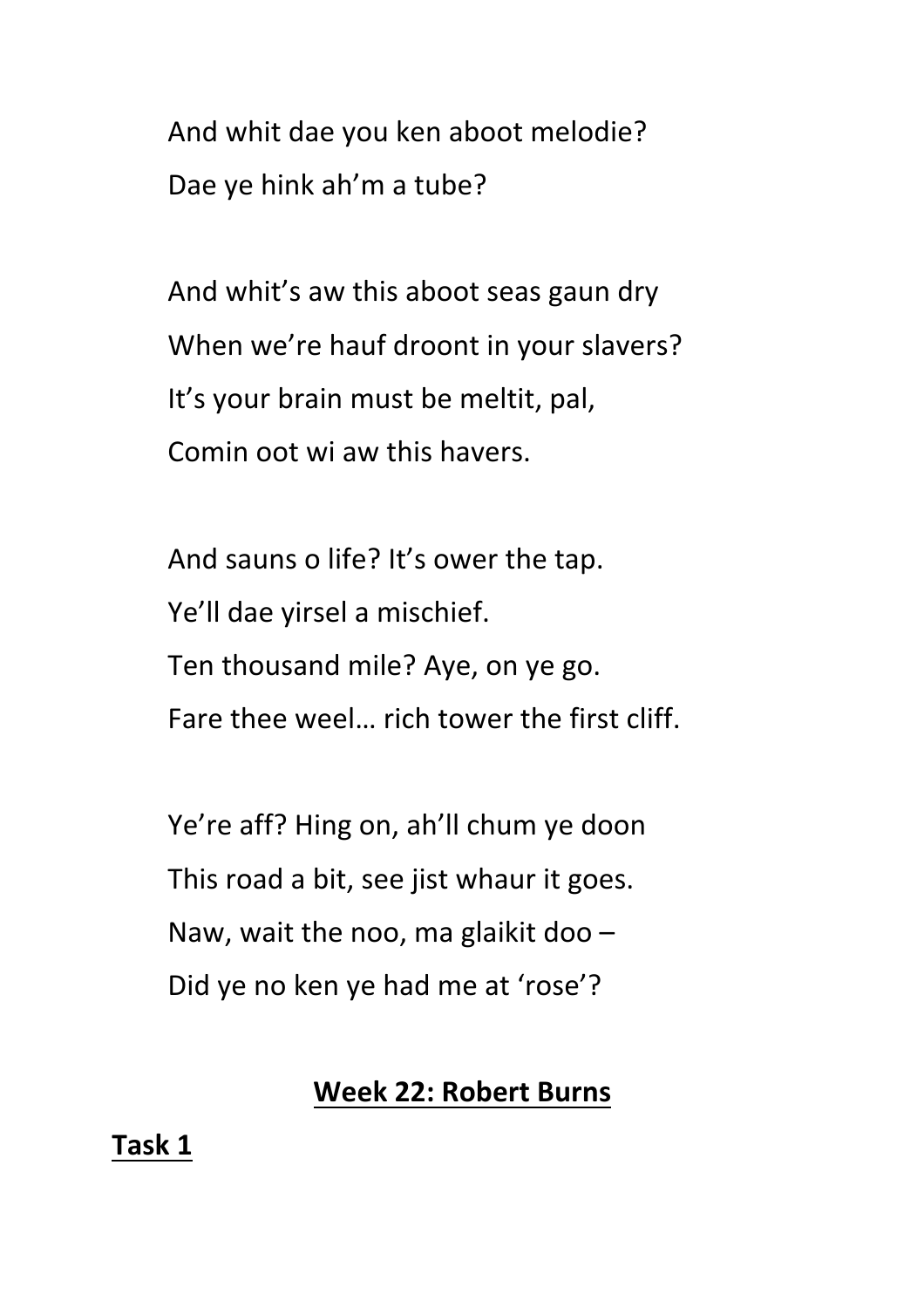Read the following extract from "The Wind that Shakes the Barley", a fictionalised account of Robert Burns written by James Barke. Answer the questions that follow.

Agnes began to labour with her first child on the  $24<sup>th</sup>$  of the second January of her marriage and the twenty-seventh year of her age. William was anxious: maybe for the first time in his life he experienced a tremor of fear; but the only outward manifestation he showed was in his quickened speech and movement. He called for his neighbours, Mrs. Tennant and Mrs Young. But Jean Young, who had known many sore and difficult labours herself, had no stomach left for midwifery. She would come if Mr Burns couldn't get anyone else; but, well, let him try Aggie MacLure  $-$  Mrs. Tennant  $-$  who had a steady nerve and a deft hand.

By morning the worst was over and a male child was born to Agnes and William. William was relieved and happy beyond the reach of prayer. Having seen that Agnes was comfortable, he remembered his duty to God and his newly-born son and heir. He saddled the pony and splashing through dub and mire battered his way into Ayr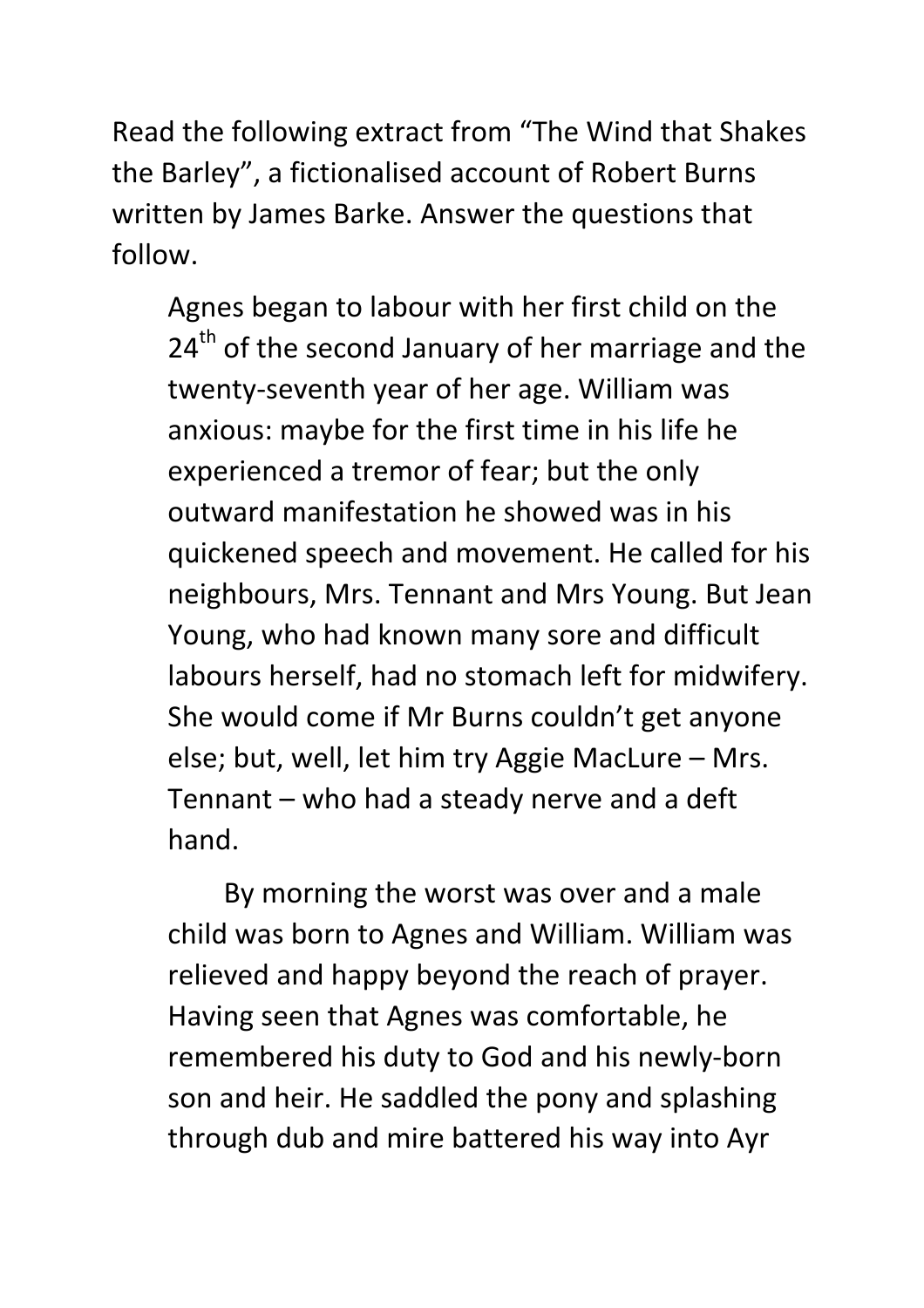town to the manse of his parish minister, William Dalrymple, and brought the good-natured man cantering through the dubs, with a good wind in his broad back, to christen the child Robert after his own father at Clochnahill.

# **Task 2**

Read the extract from "The Wind that Shakes the Barley" again. Choose one of the following situations and write the dialogue for it.

- the conversation between William Burns and Jean Young
- $\bullet$  the conversation between William Burns and the minister

You can either set your ideas out like a play or like a story.

## **Poem of the Week**

On February 10<sup>th</sup> 1616, William Shakespeare's younger daughter was married. The following poem (Sonnet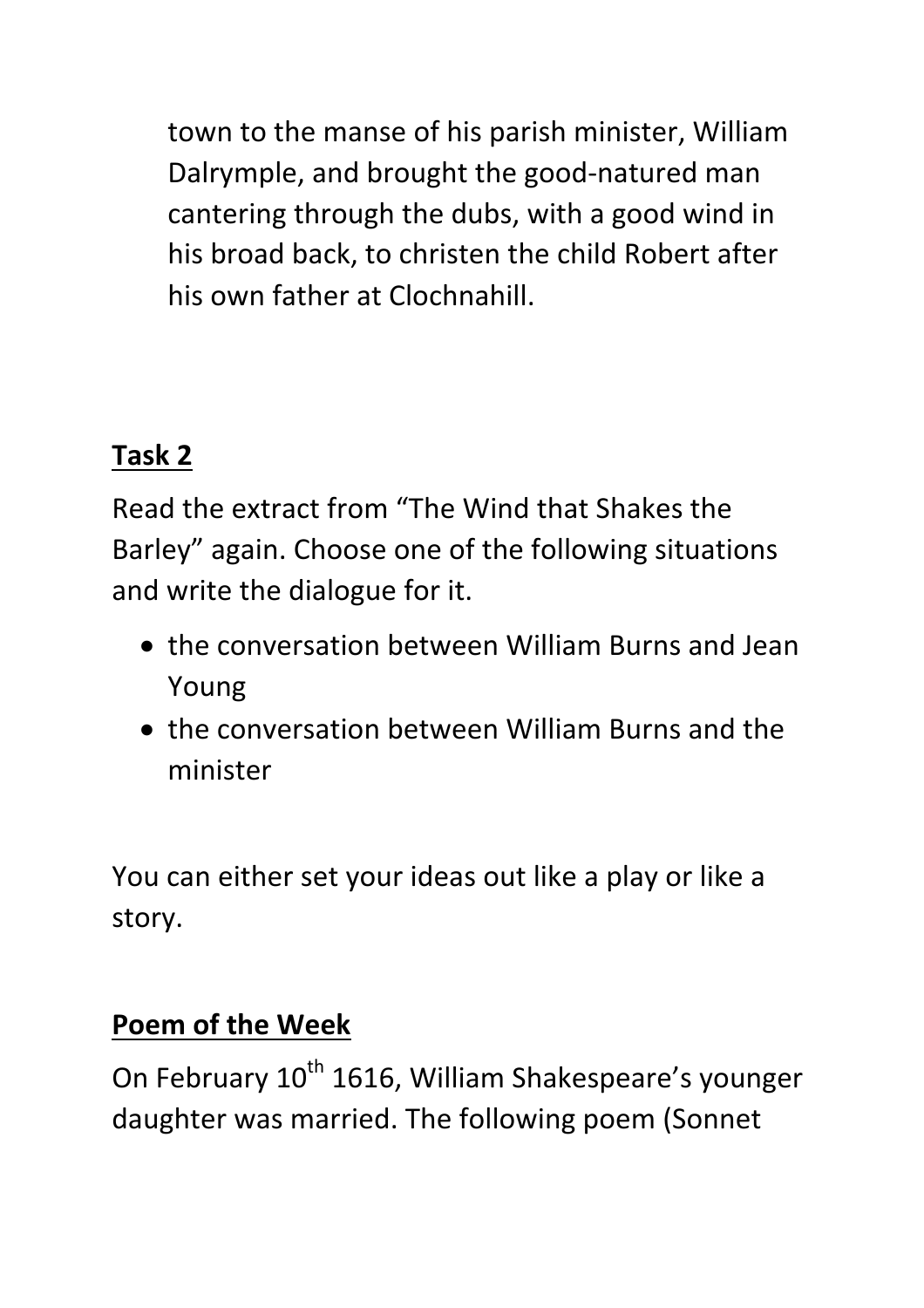116) is one of Shakespeare's most celebrated poems and is about marriage.

Let me not to the marriage of true minds Admit impediments. Love is not love Which alters when it alteration finds. Or bends with the remover to remove: O no; it is an ever-fixed mark, That looks on tempests, and is never shaken; It is the star to every wandering bark, Whose worth's unknown, although his height be taken. Love's not Time's fool, though rosy lips and cheeks Within his bending sickle's compass come; Love alters not with his brief hours and weeks, But bears it out even to the edge of doom. If this be error and upon me proved, I never writ, nor no man ever loved.

### **Week 23: Robert Burns**

#### **Task 1**

Read the first two verses of Robert Burns's poem "Address to the Toothache" and complete the tasks that follow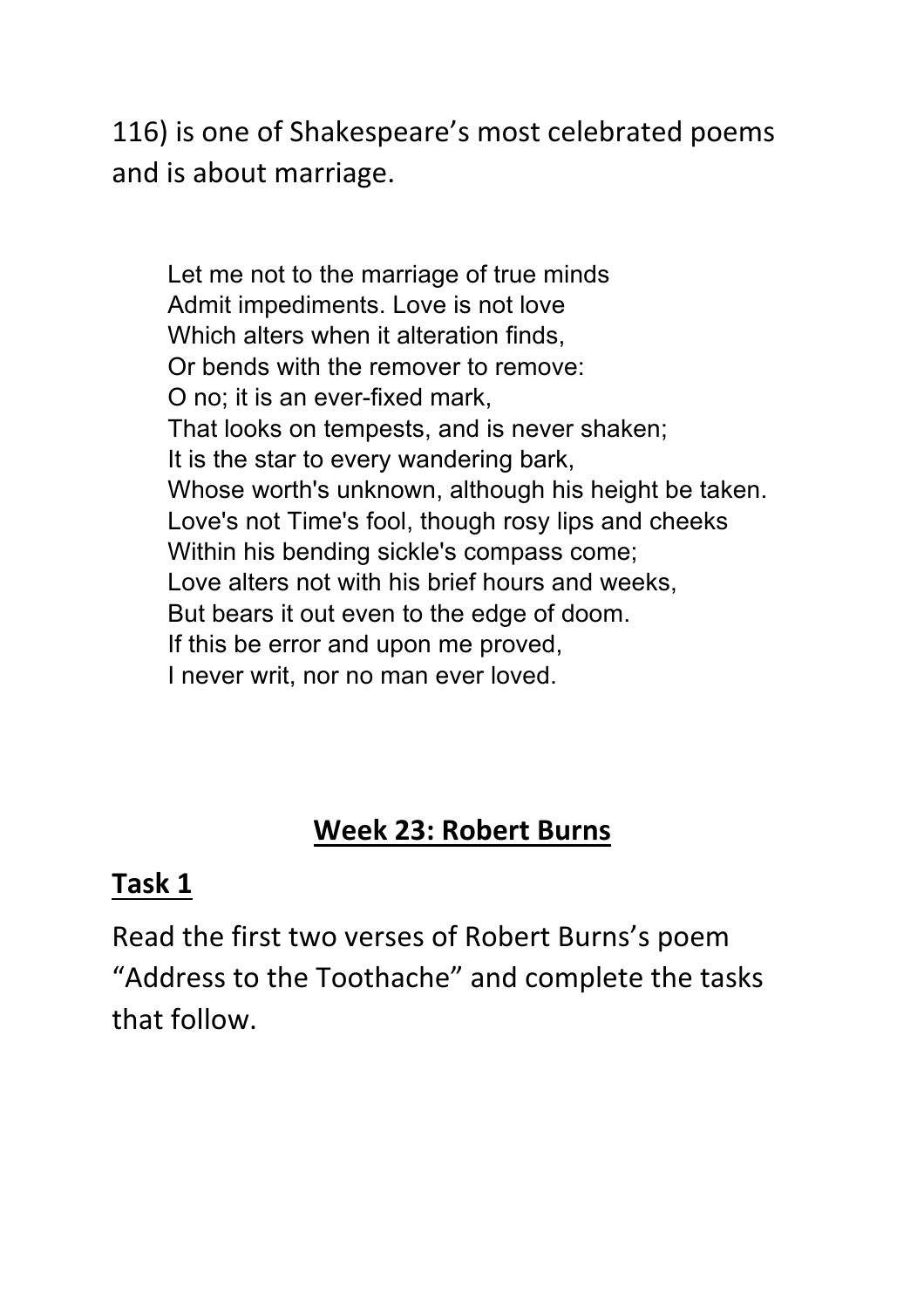My curse upon your venom'd stang. That shoots my tortur'd gums alang, An thro my lug gies monie a twang Wi gnawing vengeance, Tearing my nerves wi bitter pang, Like racking engines!

A' down my beard the slavers trickle, I throw the wee stools o'er the mickle. While round the fire the giglets keckle, To see me loup. An raving mad, I wish a heckle Were i' their doup!

- 1. Write a sentence or two describing the most pain you've ever experienced.
- 2. Burns liked to write poems that spoke directly to animal, objects, conditions and things. He sometimes did this to praise them and sometimes to criticise. What animal or thing would you like to address and what would you say to it? Write at least three sentences.

## **Task 2**

Write the first  $100 - 200$  words of a story about someone suffering from toothache. The following are suggestions only:

- Someone with toothache on the day of an important exam
- Someone with toothache who is scared of going to the dentist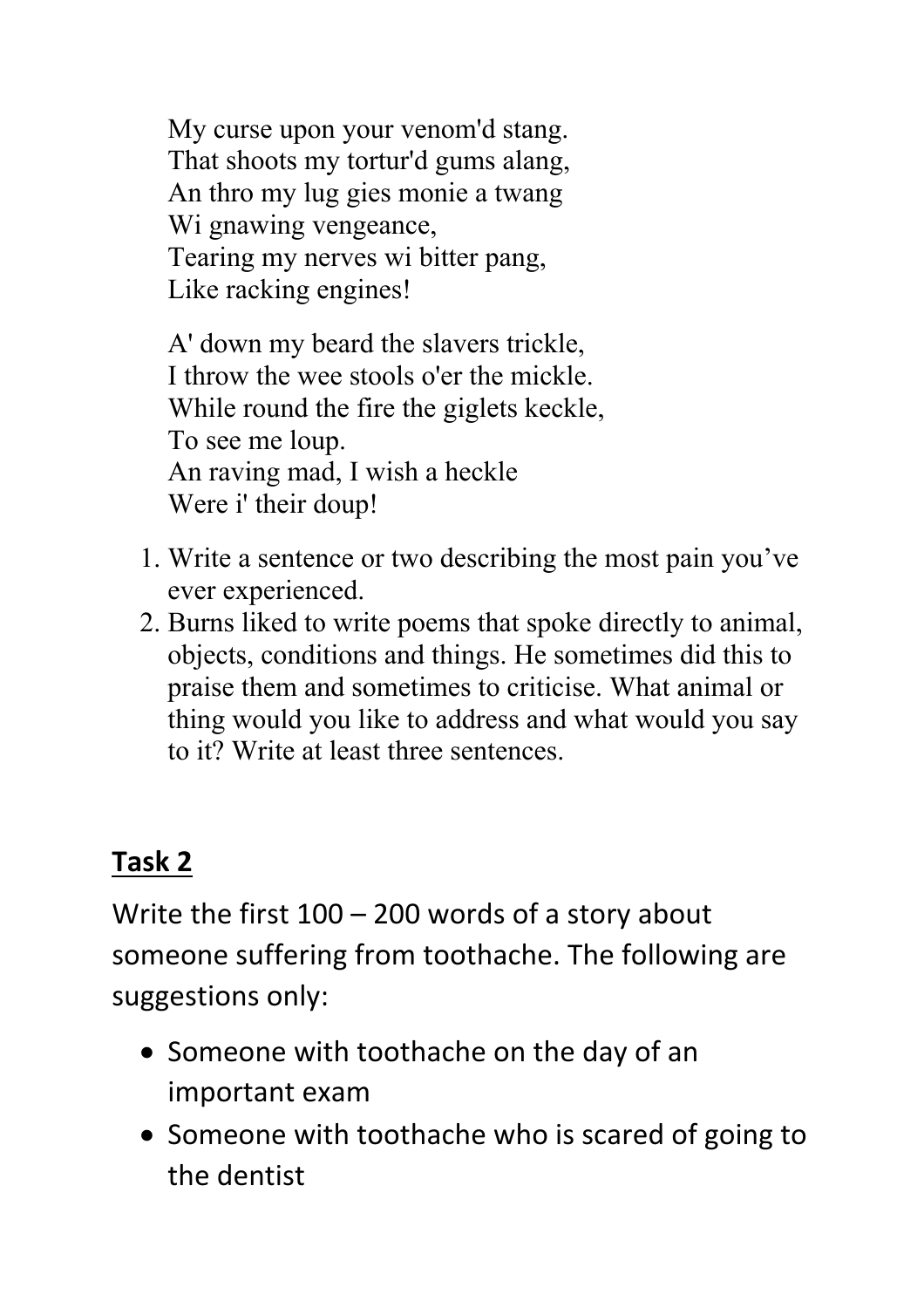• Someone with toothache on their wedding day

#### **Poem of the Week**

February  $14<sup>th</sup>$  is Valentine's Day. The following is a poem called "Limited" written by Sophie Hannahafter being commissioned by O2 to write a Valentine textmessage poem of no more than 160 characters

Blank spaces count as characters. It's true.

I wasn't sure. And then I thought of you.

### **Week 24: Personal Reading**

# Book 7

#### **Title: Author:**

#### **Short summary of plot:**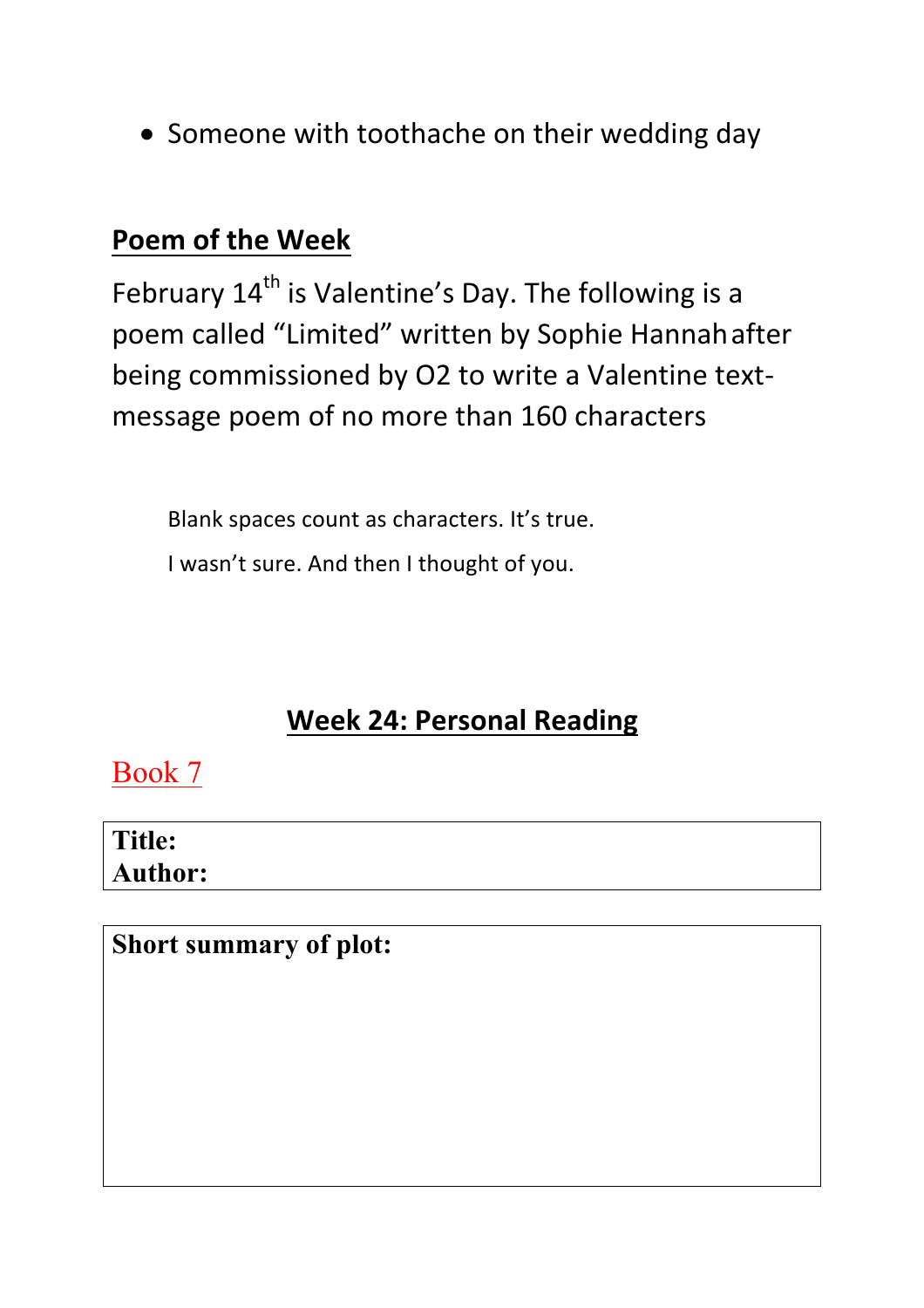



### **Poem of the Week**

On the 25<sup>th</sup> February 1982, the European Court of Human Rights ruled that beating schoolchildren against their parents' wishes is a violation of the Human Rights Convention. The poem "The Lesson" by Roger McGough makes fun of those who believe that hitting children teaches them to be good.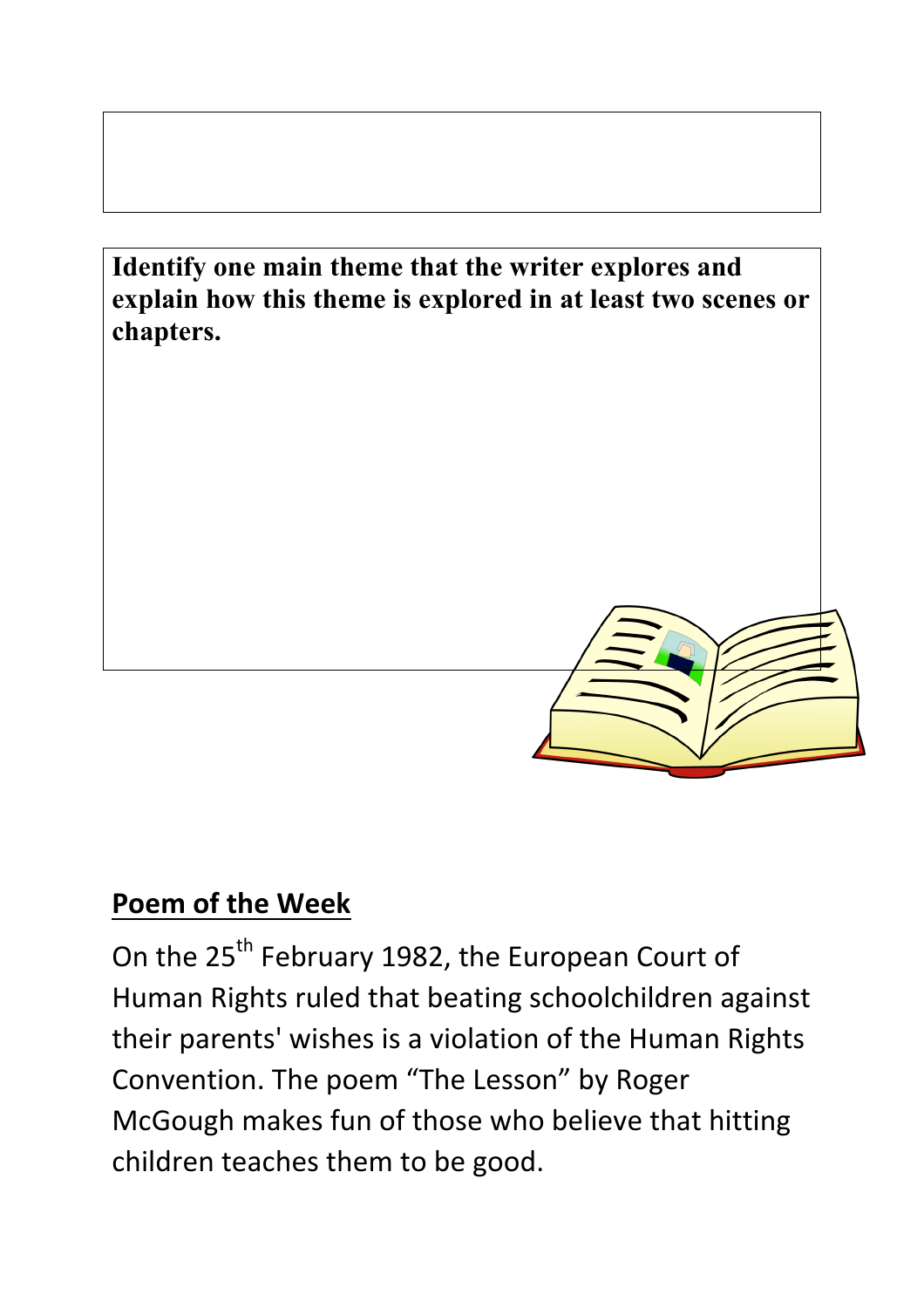Chaos ruled OK in the classroom as bravely the teacher walked in the nooligans ignored him his voice was lost in the din

'The theme for today is violence and homework will be set I'm going to teach you a lesson one that you'll never forget'

He picked on a boy who was shouting and throttled him then and there then garrotted the girl behind him (the one with grotty hair)

Then sword in hand he hacked his way between the chattering rows 'First come, first severed' he declared 'fingers, feet or toes'

He threw the sword at a latecomer it struck with deadly aim then pulling out a shotgun he continued with his game

The first blast cleared the backrow (where those who skive hang out) they collapsed like rubber dinghies when the plug's pulled out

'Please may I leave the room sir? ' a trembling vandal enquired 'Of course you may' said teacher put the gun to his temple and fired

The Head popped a head round the doorway to see why a din was being made nodded understandingly then tossed in a grenade

And when the ammo was well spent with blood on every chair Silence shuffled forward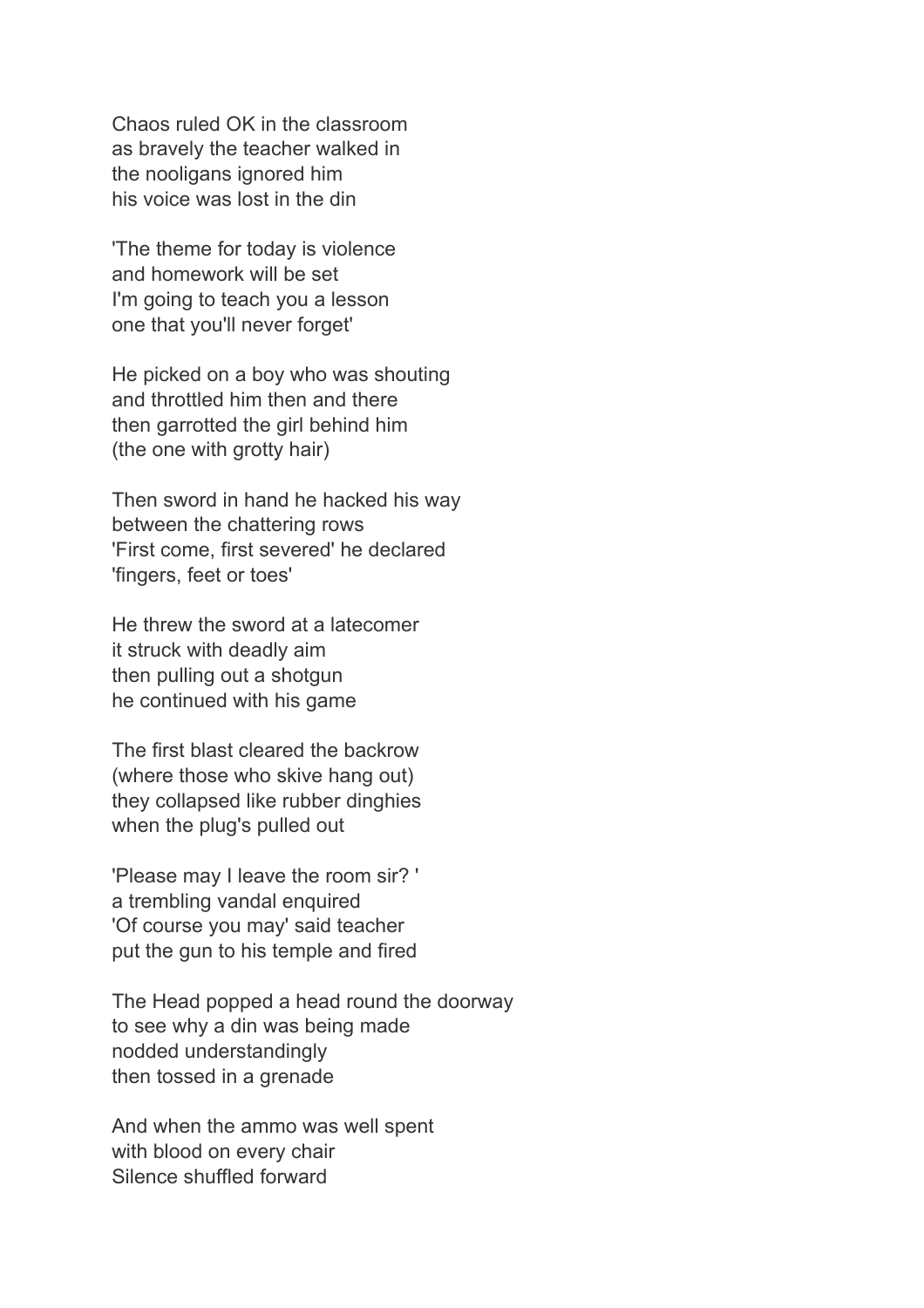with its hands up in the air

The teacher surveyed the carnage the dying and the dead He waggled a finger severely 'Now let that be a lesson' he said

### **Week 25: Novel Study**

### **Task 1**

Read the following extract and answer the questions that follow.

The council said we'd have to leave the house. People had been complaining about the noises and the buggies in the garden and Steve's van and the greyhounds. Steve says he'll win a fortune one of these days betting on the dogs, but it hasn't happened yet.

The men who own the greyhounds only want the ones who win the races. The rest get put down or given away. Steve can never say no to a nice dog – that's why we've ended up with seven.

Steve isn't my dad. He moved in after my Dad moved out ten years ago, but he and Mum get on fine. She doesn't mind the dogs. When you've got eight kids, I suppose you don't notice a few greyhounds.

I'm Ross, I'm the eldest. Then there's Kate, who's 13. After that, there's Tim and the twins, Jinty and Callum, and the little ones, Patsy, Paul and wee Eric. And at the time when the council threw us out, Mum was going to have another one.

They offered us this flat in a tower block. We left the dogs at home and went to look at it, but we all hated it. Steve said his van would get nicked down there where he couldn't watch it, but that was just an excuse. You'd have to be mad to nick Steve's van.

From *Second Chance* by Alison Prince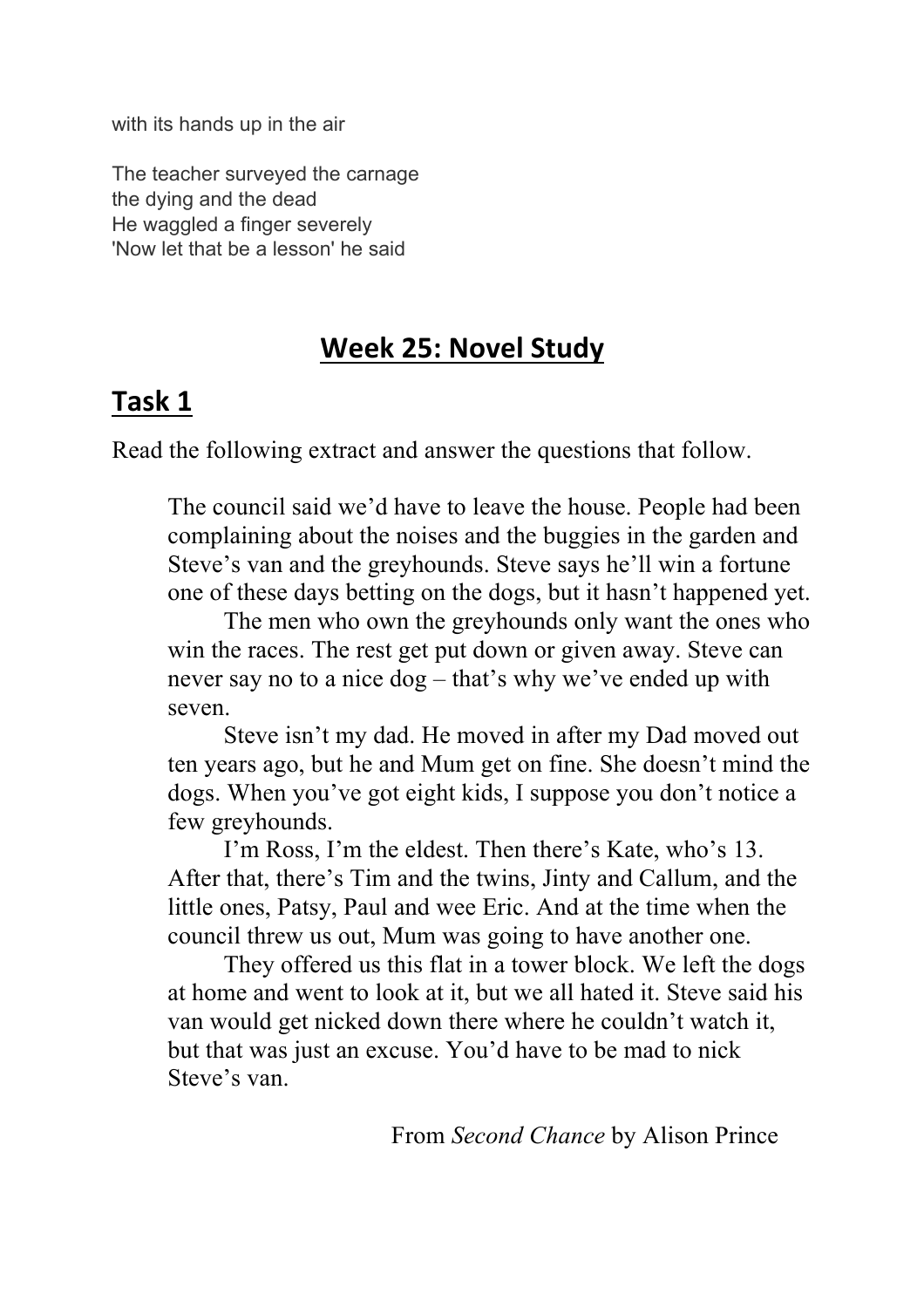- 1. Beside the following statements write either true or false.
	- a. Ross's family have one greyhound
	- b. Ross has seven brothers and sisters
	- c. Ross's mum was pregnant when the council threw them out their house
	- d. Ross's dad is called Steve
	- e. The Council offer Ross's family a flat in a tower block
- 2. Write down one thing that shows Ross's family were not good neighbours.
- 3. Circle the sentence that shows that Steve's van is not worth stealing.
	- a. People had been complaining about the noises and the buggies in the garden and Steve's van and the greyhounds.
	- b. You'd have to be mad to nick Steve's van.
	- c. Steve said his van would get nicked down there where he couldn't watch it, but that was just an excuse.
- 4. Explain what you personally liked or didn't like about the extract. You can think about the language, the characters, the storyline, the themes, the setting or any other feature you feel is important.

# **Task 2**

Read the following extract from *Humbug* by Nina Bawden and answer the questions on character that follow.

"I won't," said Cora. "I won't. I WON'T, I WON'T." But even Cora knew there was no point in shouting. Grandpa had gone to the hospital and only William and Alice could hear her. So she said in a lower voice, grumpily, "Grandpa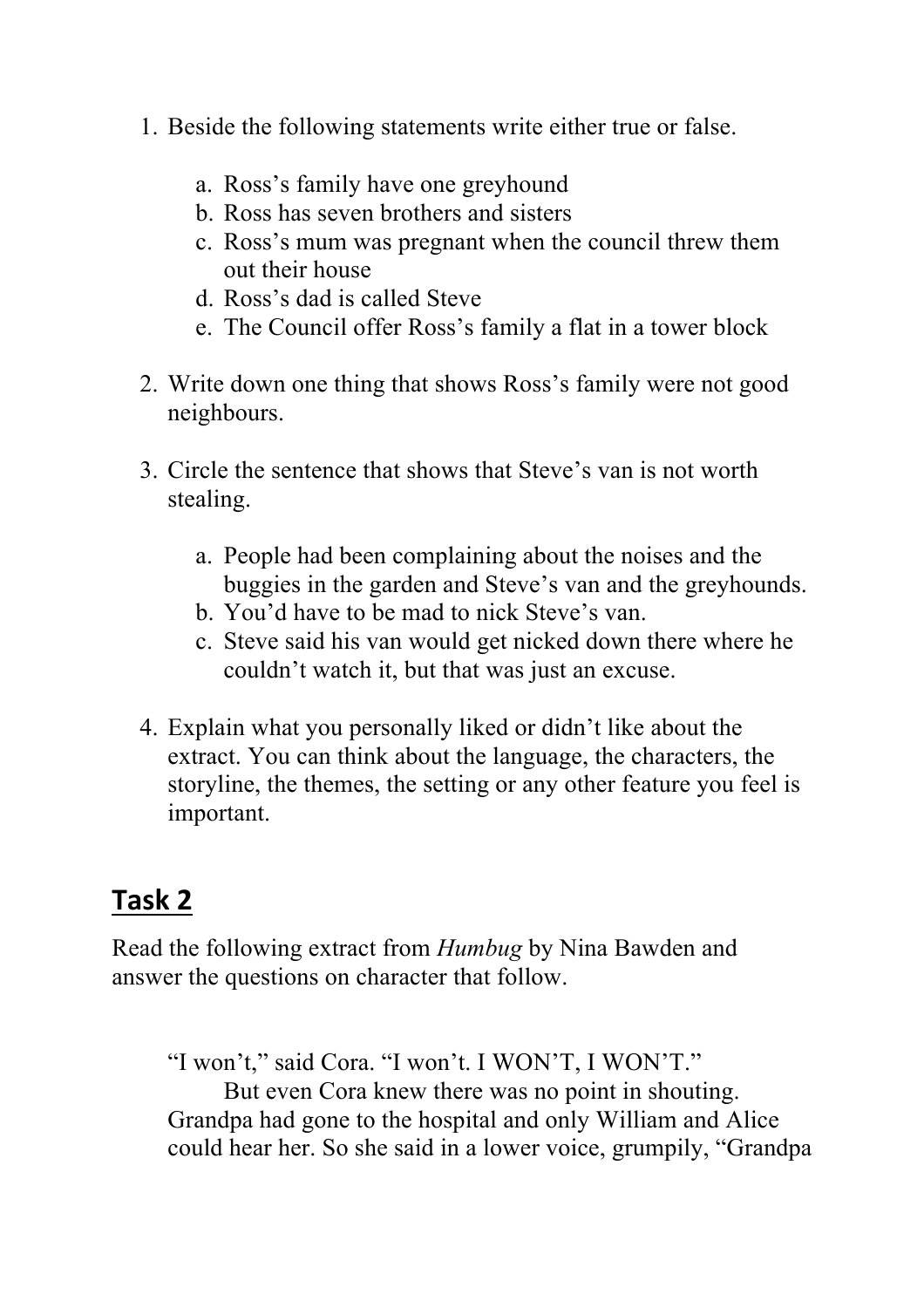doesn't have to look after me. I can take care of myself just like you."

"We know that," William said. "They don't, that's the trouble. Grown-ups don't. They think you're too young for an old man to look after."

William and Alice were washing up the breakfast dishes that Grandpa had left in the sink. They had had to throw away a carton of sour milk and a cabbage that had gone slimy inside. The whole kitchen smelled musty.

"I'll tell Mum and Dad when they ring," Cora said. "They're sure to ring from the airport to see if we got here all right. So I'll tell them what happened, and they can tell Grandpa that it's all right for me to stay here with you."

"They've already rung." Alice looked very carefully at the dish she was drying instead of looking at Cara. She said, "You were upstairs in the lavatory. There was no time to call you because their flight was just boarding. William said you were fine. He said we all were."

Turning from the sink, looking over his shoulder, William saw Cora's eyes, black with anger. He said, "It's what Granny and Grandpa wanted. And even if I'd told Mum and Dad what had happened, they'd still have gone, wouldn't they? Only difference is, they'd have gone feeling miserable."

"I'm miserable now," Cora said crossly. "I suppose that doesn't matter."

"Mum and Dad are going to Japan," Alice said. "You're only going next door. You can see William and me whenever you want."

- 1. What sort of mood is Cora in at the start of the story? Explain how you know this.
- 2. Write down three facts we learn about Cora's grandfather.
- 3. Why do you think Alice looks at the dish instead of Cora when speaking to her?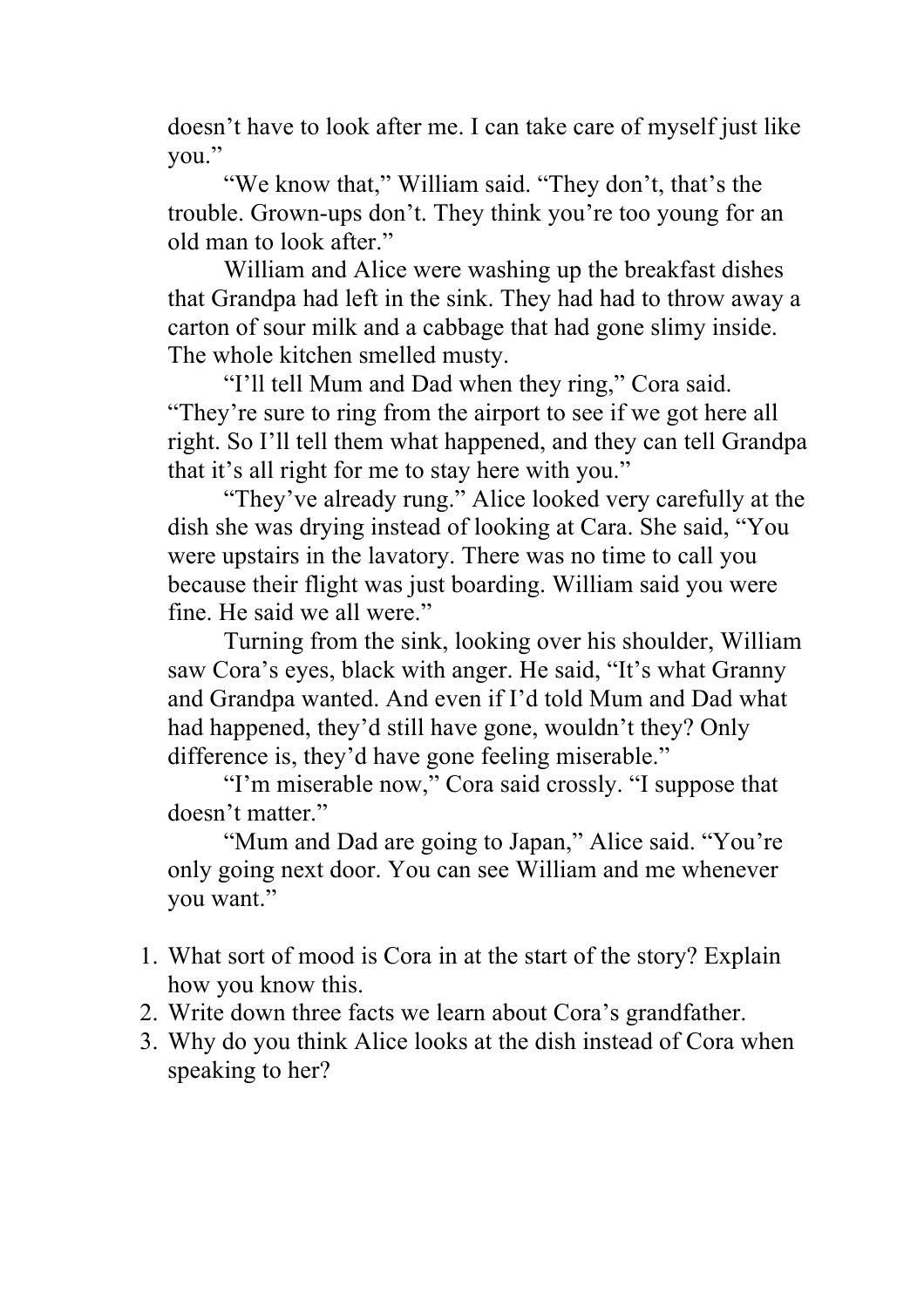### **Poem of the Week**

On 4<sup>th</sup> March 1756, Henry Raeburn the Scottish painter was born. Raeburn's most famous painting is described in the following poem by Edwin Morgan

### **Sir Henry Raeburn: Portrait of Rev. Robert Walker Skating on Duddingston Loch**

The skating minister is well balanced And knows it. Something distinctly smug Keeps those arms in place. Wouldn't it be good If the god of thaws pulled that icy rug From under him, to remind his next sermon What it is that goeth before a fall. He shivers before the fire Hunched in his wife's mocking shawl  $-$ Not the thing at all!



# **Week 26: Novel Study**

## **Task 1**

Read the following extract from *The Breath of Demons* by Stephanie Baudet and answer the questions that follow.

"Your dad'll never let you have thirty pounds."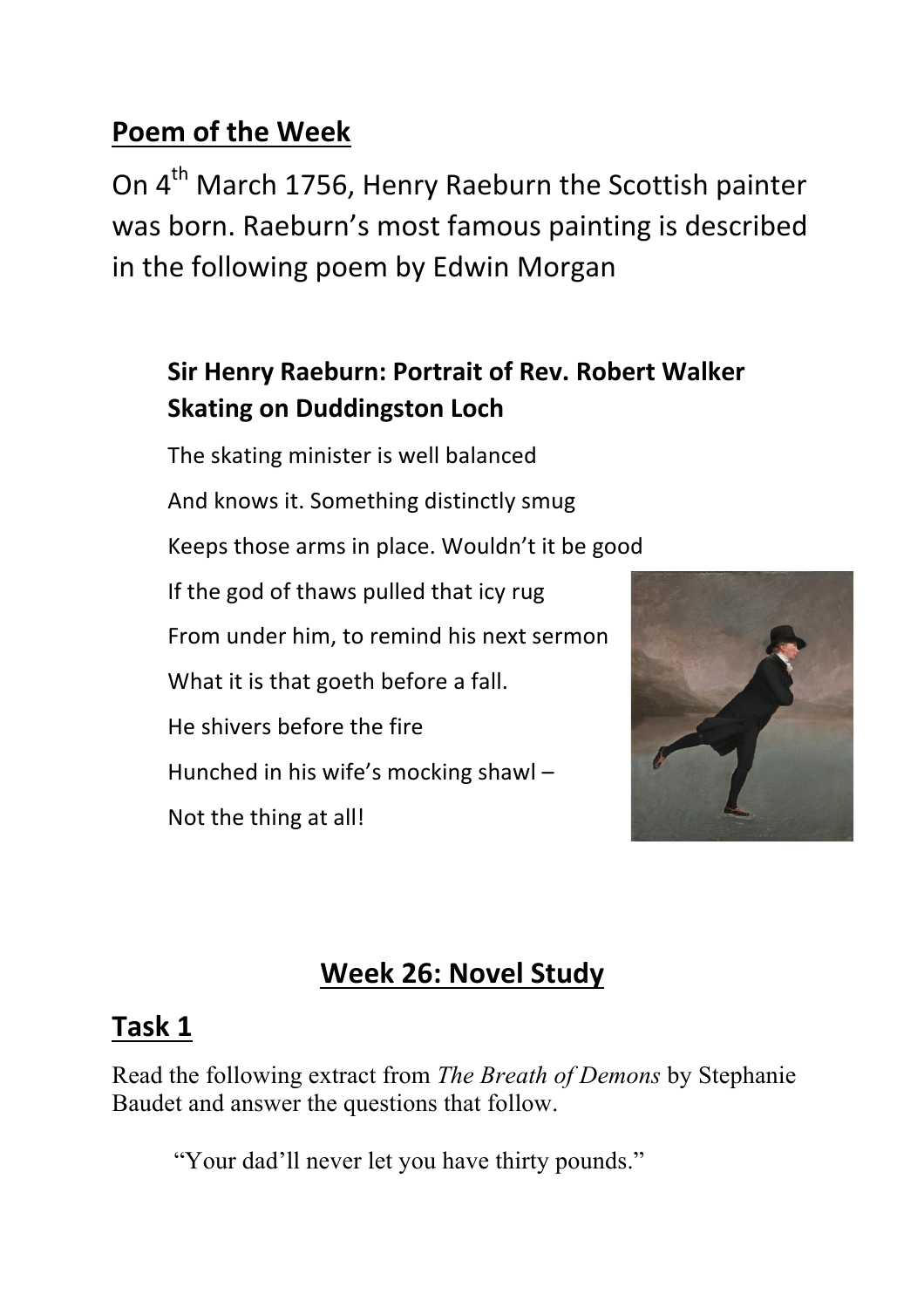Mike slung his school bag over his shoulder. "How do you know?"

"I know," said Richard. "He'll more likely thump you."

Mike didn't answer. Richard was probably right. He scowled and walked towards the door. He'd won a place on the sponsored walk from school and he was going!

"Mike!"

He let the door swing shut again with a sigh and turned. Their form teacher, Mr Grant, was springing towards him. Springing was the only way to describe his walk and Mike wondered if he'd still be walking like that after thirty miles, when they got to London.

"Money in by next Friday, remember," he said, then paused. "Look, why don't you do the car wash or one of the other activities?"

Mike returned Mr Grant's direct look. "I got a place on the London walk and I'll get the money," he said. "I'm going."

Mr Grant shrugged. "I don't want any trouble from you, boy, is that clear?"

Mike sighed, pushed open the door and went out, letting it swing shut behind him. Trouble. They didn't know what trouble was.

Richard caught him up. "What was Grantie on about?" "Nothing."

There was silence for a moment or two, then Richard said, "It'll be great walking to London, won't it? Thirty miles! We ought to get into training."

"I don't need training. I walk everywhere now. Why don't you forget the bus and walk home?"

Richard gave him a look as if he were mad and veered off towards the waiting bus.

"See ya!"

**1. Which character do you find most interesting and why?**

**2. What has the writer included to try to hook the reader?**

**3. What conflict is present in the story?**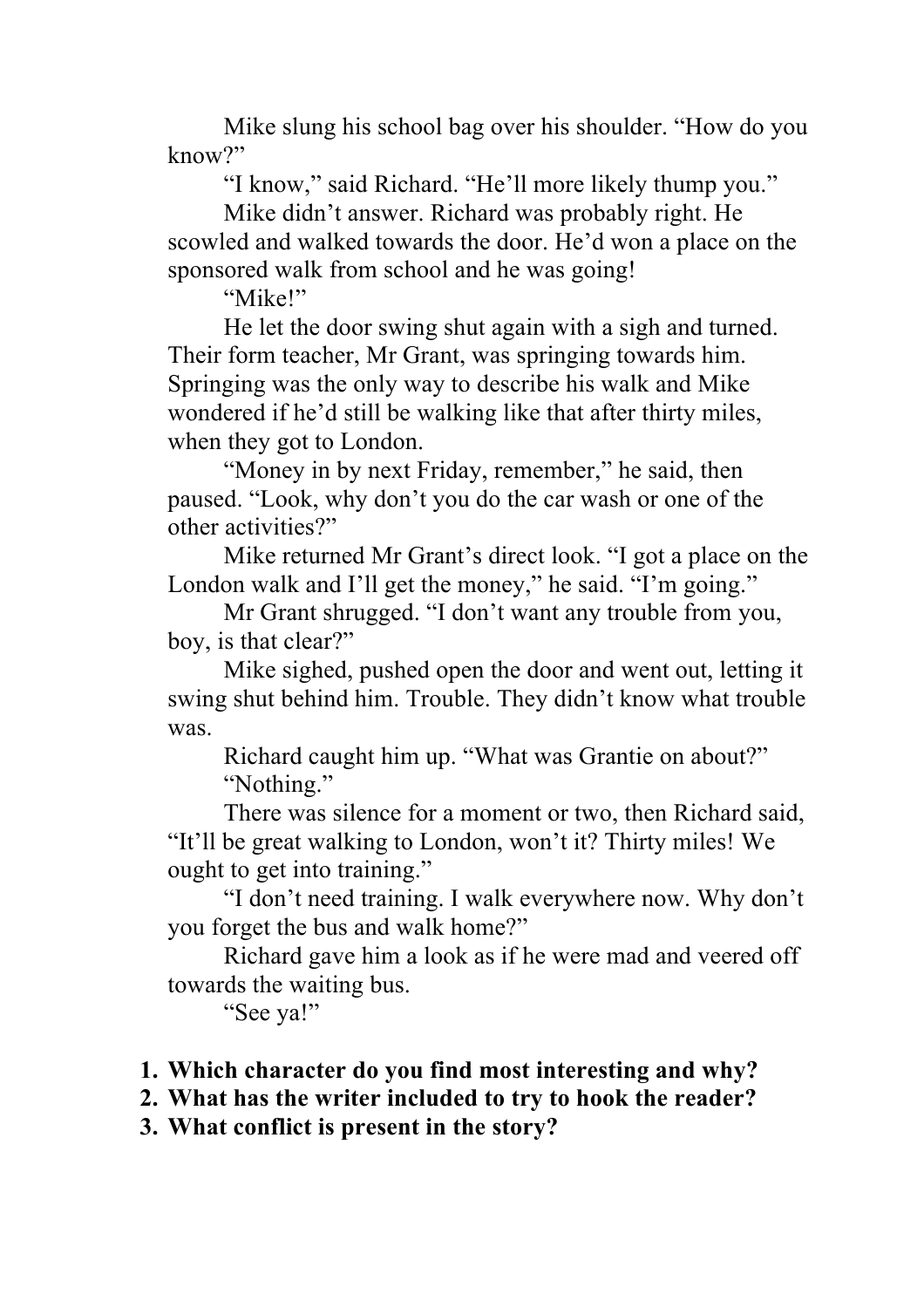**4. Does the extract remind you of any other stories you've read or films you've seen?**

#### **Task 2**

Read the following extract from *Friend or Foe* by Michael Morpurgo and answer the questions that follow.

His mother woke him as usual that morning, shaking his shoulder and then kissing him gently as he rolled over. It was pitch black around him, but then he was used to that by now. For months they had slept down in the cellar on the bunks his father had made the last time he was home on leave.

"Here's your apple, dear," his mother said. "Sit up and have your apple now." And she patted the pillow behind him as he pushed himself up on his elbows. He felt the saucer come into his hand. His early morning apple was the only thing that had not changed since the war started. Every morning as far back as he could remember his mother had woken him this way – with an apple peeled, cored and quartered lying opened up on a white saucer.

He felt his mother shifting off the bed and watched for the flare of yellow light as she struck the match for the oil lamp. The cellar walls flickered and then settled in the new light, and the boy saw his mother was dressed to go out. She had her coat on and her hat with the brown feather at the back. It was only then that he remembered. His stomach turned over inside him and tears choked at his throat. The morning he had thought would never come, had come. Every night since he'd first heard about it, he prayed it might not happen to him; and the night before, he had prayed he would die in his sleep rather than wake up and have to go.

"You were restless again last night, dear. Did you sleep?" He nodded, not trusting himself to speak. "Come on now. Eat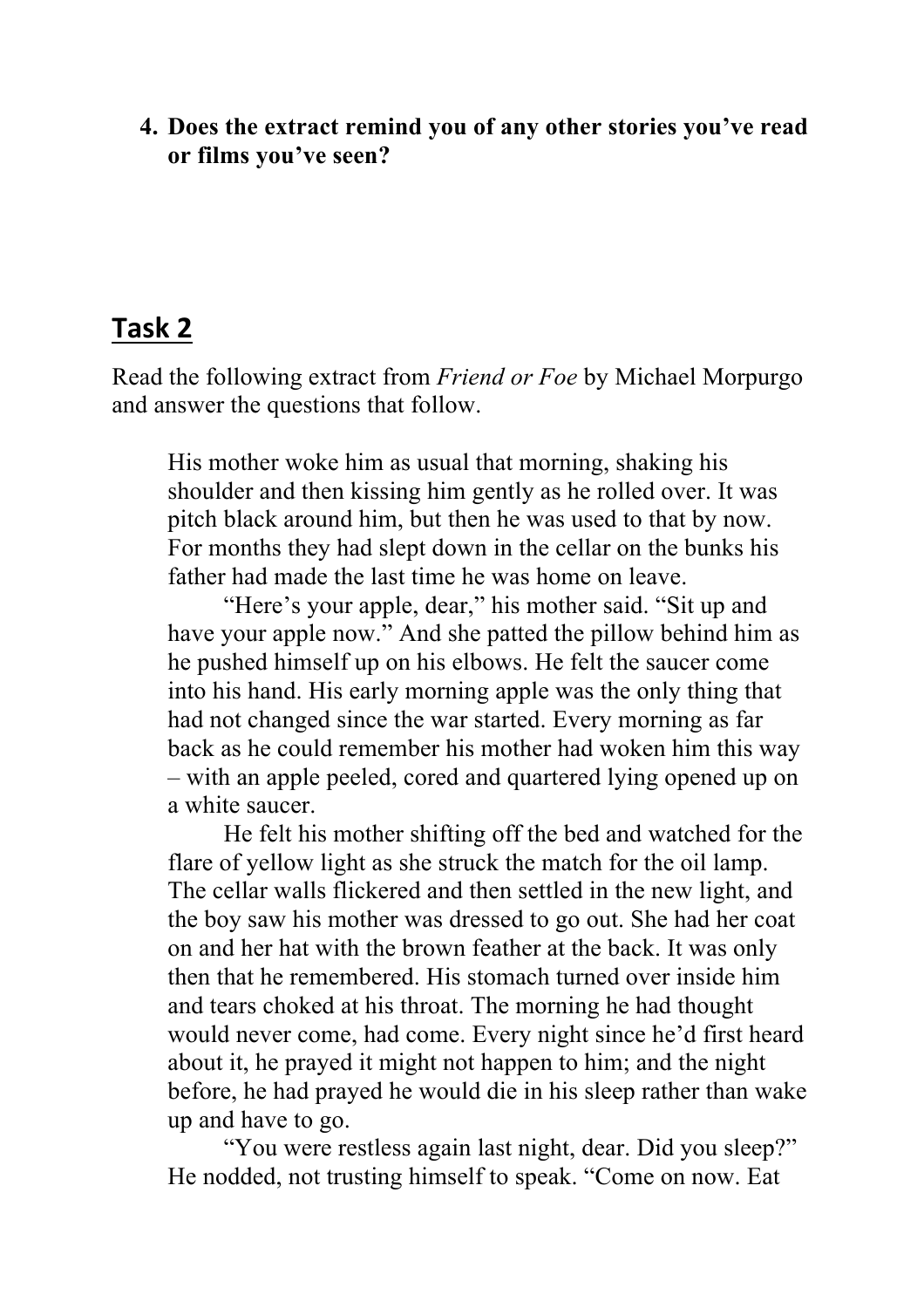your apple and get dressed. Quick as you can, dear. It's six o'clock by the station, they said. It's a quarter-to, now. I left you as long as I could."

Fifteen minutes left. Fifteen minutes and he'd be gone. Thirty minutes and she'd be back in this house without him.

- 1. What is the relationship between the boy and his mum like?
- **2.** Why do you think the father is not at home?
- **3.** How is the boy feeling when his mum comes to wake him up? Write down an expression that shoes this.
- **4.** Where do you think the boy is being sent? Write down a phrase that shows the boy is dreading going?

#### **Poem of the Week**

On 16<sup>th</sup> March 1912 Captain Lawrence Oates, died on the eve of his  $32<sup>nd</sup>$  birthday. Oates was part of Captain Robert Falcon Scott's expedition to the South Pole. The trip had not gone according to plan, and Oates was suffering badly. Scott wrote in his diary that Oates had left the tent never to return saying, 'I am just going outside and may be some time.'

Derek Mahon's villanelle\* Antarctica describes the incident. 

"I am just going outside and may be some time." The others nod, pretending not to know. At the heart of the ridiculous, the sublime.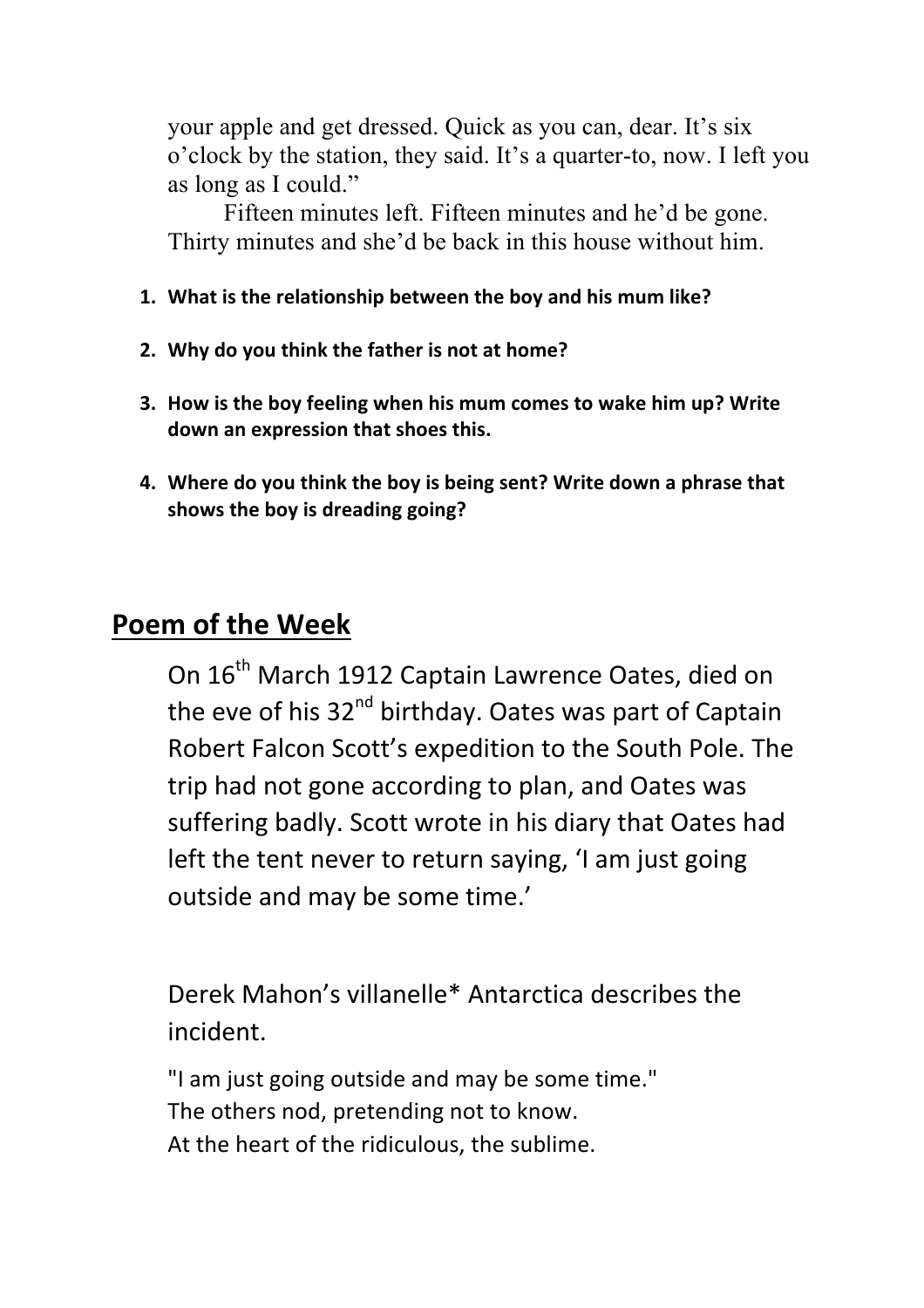He leaves them reading and begins to climb, Goading his ghost into the howling snow; He is just going outside and may be some time.

The tent recedes beneath its crust of rime And frostbite is replaced by vertigo: At the heart of the ridiculous, the sublime.

Need we consider it some sort of crime, This numb self-sacrifice of the weakest? No, He is just going outside and may be some time

In fact, for ever. Solitary enzyme, Though the night yield no glimmer there will glow, At the heart of the ridiculous, the sublime.

He takes leave of the earthly pantomime Quietly, knowing it is time to go. "I am just going outside and may be some time." At the heart of the ridiculous, the sublime.

\*(A villanelle is a 17-line poem that repeats the first and third lines at the end of subsequent verses and then together at the end.)

### **Week 27: Personal Reading**

#### Book 8

**Title:**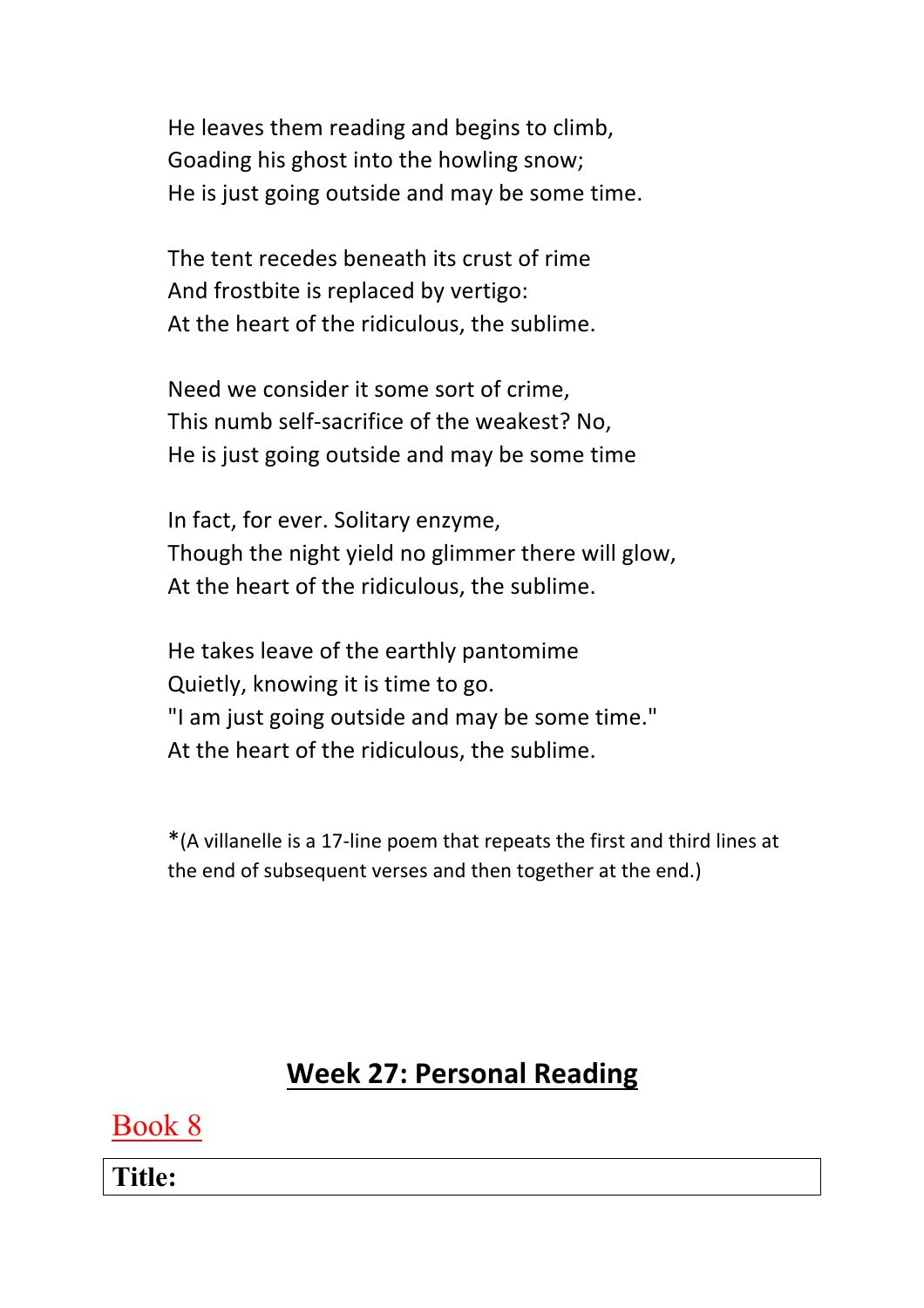### **Author:**

**Short summary of plot:**

**What did you think of the book's ending?**



**Poem of the Week**